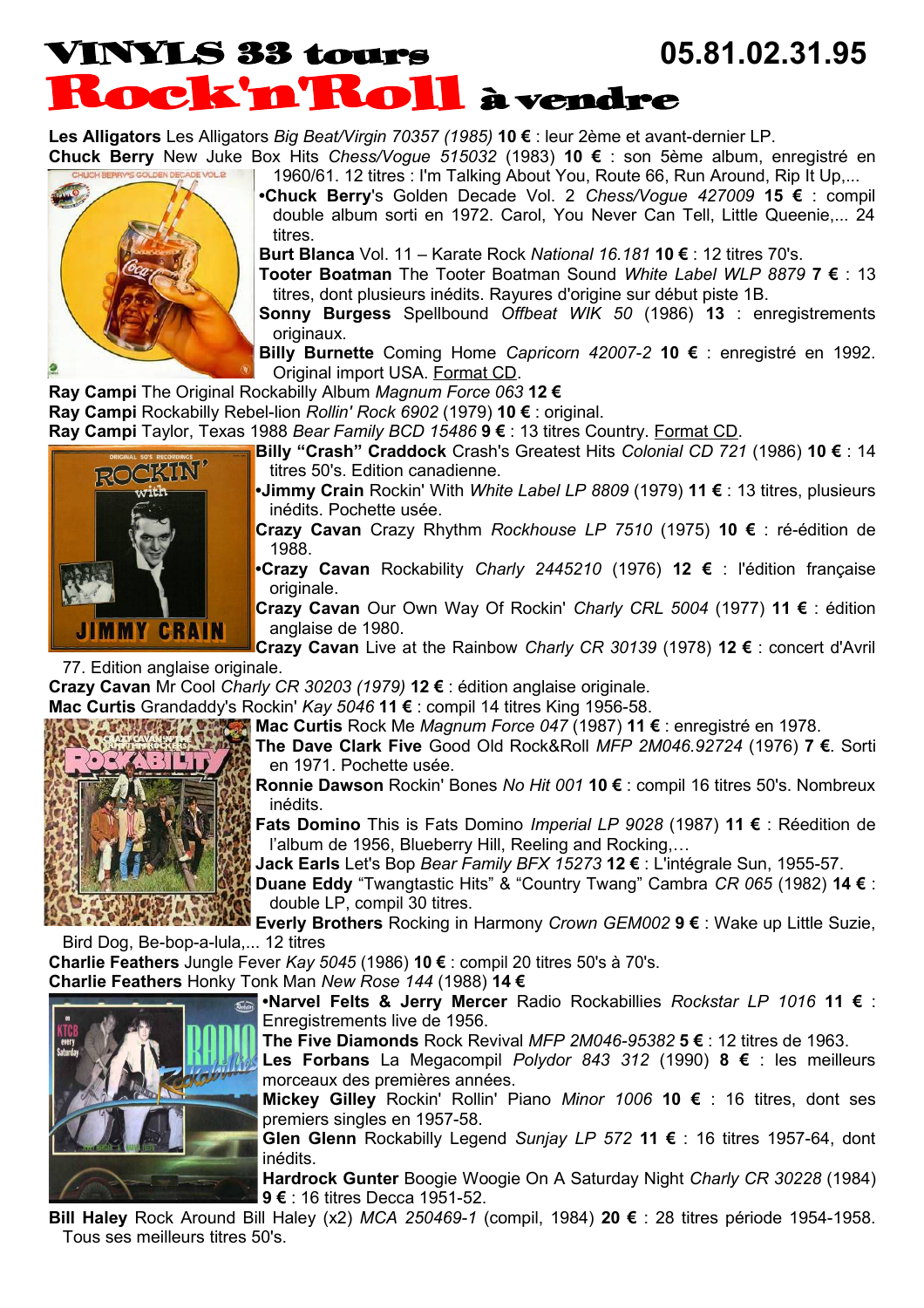**Bill Haley** Bill Haley And The Comets, Vol. 2 *Musidisc CV 1395* **8 €** : repro de l'album "Travelin' Band" de 1972. Pochette usée.

**Bill Haley** Rock Around The Clock *Score SCO8904* (1981) **5 €** : 10 titres, ré-édition du LP "Biggest Hits" sorti en 1968. Nouvelles versions de ses classiques 50's.



**Bill Haley** Live in London '74 *Atlantic 40555* **10 €** : concert à Londres avec les Comets. Déchainé. Traces d'usure pochette et disque.

**Dale Hawkins** Dale Hawkins *Chess CH 9176* **12 €** : Susie Q, My Babe,...

**Mickey Hawks** Bip Bop Boom *SunJay SJLP 583* (1989) **10 €** : 20 titres 1958-89, dont 10 inédits.

**Roy Head** Treat Her Right *Bear Family BFX 15307* **12 €** : 12 titres 60's et 70's. **•Buddy Holly** The 'Chirping' Crickets *MCA MCL 1753* **9 €** : réédition de l'album de 1957. Ré-édition anglaise de 1983.

**Buddy Holly** Legend *MCA MCLD 606* **17 €** : magnifique double album, 32 titres. **Ferlin Husky** Bop Cat Bop *Demand 0040* **12 €** : 12 titres Capitol 1956-1963.

**Johnny & The Jailbirds** Out On Bail *Charly CR 30184* (1980) **10 €**.

**Merle Kilgore** Country Rockers *Demand 055* (1990) **11 €** : compil 18 titres.

**Benny Joy** Rock-A-Billy With... *White Label WLP 8803* **12 €** : 12 titres 1957-58.

**Benny Joy** More Rock-A-Billy With... *White Label WLP 8825* **12 €** : 15 titres 50's, en majorité inédits.

**•Jerry Lee Lewis** Jerry Lee's Greatest *SUN CRM 2008* **9 €** : encore une compil' de chefs-d'oeuvre de la période Sun du Killer, sortie en 1961 (orig. Sun LP 1265, ici ré-édition anglaise **Jerry Lee's** de 1981).

**Jerry Lee Lewis** Enreg. public au Star-Club de Hambourg *Mercury 6463 011* **8 €** : son meilleur album. Edition française. *Couverture état moyen.*

**Jerry Lee Lewis** The Return of Rock *Philips 843.454 BY* (1969) **8 €** : 12 Rock'n'Roll période 1963-1965. Maybeline, Roll Over Beethoven, Johnny B. Goode,... Excellent ! Edition française, album original de 1965.

**Jerry Lee Lewis** Odd Man In *Mercury 6338 645* (1975) **12 €** : 11 titres. *Etat moyen*

**Jerry Lee Lewis** Duets *Charly Sun 1002* (1978) **12 €** : 11 titres Sun 1959-62. Deux duos avec Charlie Rich, autres titres overdubbed par Jimmy Ellis.

**Bob Luman** Is Red Hot *Seeburg 3301* (USA, 1987) **10 €**. Compil 17 titres années 50. Indispensable.

**•Carl Mann** Gonna Rock'n'Roll Tonight *Rockhouse 7806* **11 €** : album original de 1978, 16 titres.

**Roy Orbison** The Original Sound *Sun 6467 005* (1972) **13 €** : 11 titres Sun.



**Carl Perkins & NRBQ** Boppin' the Blues *Columbia PC 9981* **12 €** : album 13 titres de 1970, 2ème période Columbia. Edition USA.

**Carl Perkins** Ol' Blue Suede's Back *Jet UATV 30146* (UK, 1978) **18 €** : original.

**Carl Perkins** Carl Perkins *Dot MCA-39035* (1985) **12 €** : Import USA.

**Carl Perkins** That Rockin' Guitar Man - Today *Magnum Force 1024* (1983) **11 €** : ré-édité en 1984 sous le titre « Disciple In Blue Suede Shoes »

**Webb Pierce** I Ain't Never *Charly CR 30235* (compil, 1984) **10 €** : 16 titres Decca 1952-1960, Teenage Boogie, I Ain't Never, Honky Tonk Song,...

**Johnny Powers** Rock ! Rock ! Rock ! *Roller Coaster 2010* **13 €** : 20 titres 50's, dont ses 1ers morceaux, Sun, inédits,...

**Johnny Powers** Let It Rock *Sunjay 587* (1990) **12 €** : album original 10 titres.

**Elvis Presley** Elvis Presley *RCA NL 89046* (1983) **10 €** : ré-édition de son 1er album de 1956.

**Elvis Presley** G.I. Blues *RCA 740.672* (1970) **11 €** : ré-édition de l'album de 1960.

**Elvis Presley** Aloha From Hawaii Via Satellite *RCA PL82642* (1973) **15 €** : double album live. Edition française 1984.

> **Elvis Presley** Elvis Forever *RCA PJL2 8024* (1974) **9 €** : compil double LP 32 titres, état usagé.

> **Elvis Presley** Moody Blue *RCA PL 12428* (1977) **5 €** : son dernier LP. Edition originale française, état usagé.

> **Teddy Redell** The J.L.L. Sound *Collector CL 1011* **9 €** : 12 titres, par le cousin de Jerry Lee.

> **Cliff Richard** Rock'n'Roll Juvenile *EMI 1A 062-07112* **7 €** : Album original de 1979. Attention: ce n'est pas du Rock'n'Roll.

> **Johnny Rivers** John Lee Hooker - Whisky à Go-Go Revisited *Liberty LBS 83 299* (1964) **8 €** : C.C. Rider-Got My Mojo Working, Sunny, John Lee Hooker,...

Pochette endommagée.

Jump

**Rockin'R's** Crazy Baby *Norton 205* **10 €** : contient une majorité d'inédits.

**•Rockin' Rebels** 1, 2, 3.. Jump ! *Underdog 67.847 (1982)* **7 €**. Le 3ème album du groupe de Tony Marlow, 12 titres. Etat usagé.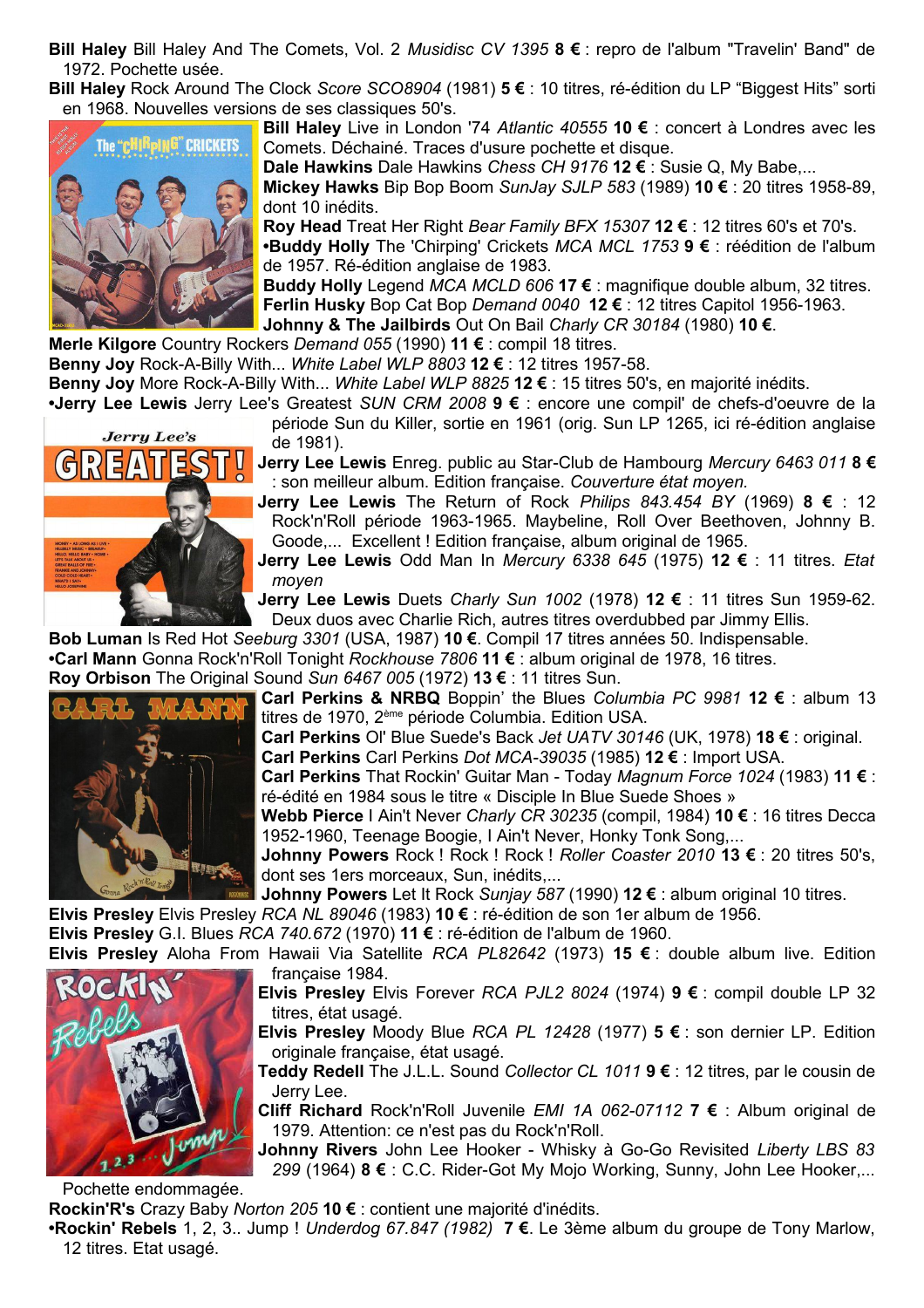**Ronnie Self** Ronnie Self *Historia Del Rock&Roll N°8 560077* **10 €**: **Ronnie Self** Rockin' *Redita 139* (1999) **10 €** : 18 titres dont 17 inédits. **Gene Simmons** Goin' Back To Memphis *Hi UK LP 416* **13 €** : 16 titres Hi 60's, dont 2 inédits.



**Ray Smith** The Rocking Side *Rockhouse CA641* **10 €** : concert en Hollande, Avril 1979, avec Dave Travis à la guitare. 12 titres.

**Gene Summers** Dance, Dance, Dance *Charly CRM 2027* **13 €** : 16 titres 1962 à 1980.

**Gene Summers** Rock a Boogie Shake *Jan 33-8011* **12 €** : compil 16 titres 1957- 1977. 4 inédits.

**•Gene Summers** Live in Scandinavia *Sunrock SRLP 841* **11 €** (rare). Live avec Red Hot Max & The Cats.

**Sun Rhythm Section** On Stage *Sunjay SJLP 590* (1990) **12 €** : groupe composé d'aciens de chez Sun.

**Sun Rhythm Section** Old Time Rock'n'Roll *Magnum Force 2073* (1990) **14 €** :

Double album.

**Hayden Thompson** Booneville Mississippi Flash *Charly CR 30245* (1985) **14 €** : album original de cet ancien artiste Sun.

**Hayden Thompson** The Time is Now *Sunjay SJLP 589* (1990) **14 €** : album original de cet ancien artiste<br>Sun. – Frammoll *Rison Ron LP2039* **10 €** : 12 titres



Sun. **Bobby Lee Trammell** Bobby Lee Trammell *Bison Bop LP2039* **10 €** : 12 titres période 1958-1964.

**Conway Twitty** Saturdy Night With … *Star-Club 33-8042* **11 €** : 22 titres Mercury et MGM, 1957 à 1960.

**Gene Vincent** Gene Vincent Story Vol. 4 - 1960/62 *Capitol 2C064-81084* (1972) **8 €**. *Couverture état moyen*

**Gene Vincent** Gene Vincent Story Vol. 5 - 1964 *Columbia 2C064-*05049 (1971) **9 €** : 13 titres enregistrés à Londres avec les Shouts.

**Gene Vincent** Be-Bop-A-Lula *The Entertainers 0260* **5 €**. 30 de ses plus grands classiques. Format CD.

**Joey Welz** Rockabilly Years *Hydra BLK 7713 (1990)* **12 €**. 14 titres 1955-1963, plusieurs inédits.

**Wet'n'Wild** Don't Stop The Bop *Musk 811 (1981)* **12 €**. Album rare de ce fabuleux groupe suisse.

**•Willie and the Poor Boys** Willie and the Poor Boys *Passport PB 6047* **7 €**: album 12 titres de 1985.



**•V.A.** Rock, Rock, Rock OST *Chess CH-9254* (1956) **9 €**: B.O. du film, avec Chuck Berry, The Moonglows, The Flamingos. 1er album de Chuck Berry. Réédition de 1986.

**V.A.** Hop Flop and Fly *Sun LP 1025 (1985)* **11 €** : compil 14 inédits Sun 1956 et 1957. Luke McDaniel, Kenny Parchman, Gene Simmons,...

**V.A.** Sun – The Roots of Rock vol. 1 *Charly CR 30101* (1976) **10 €** : 16 titres, 4 unissued. Rosco Gordon, Junior Parker, Billy Riley, Jack Earls, Ray smith,...

**V.A.** Sun – The Roots of Rock vol. 4 *Charly CR 30104* (1976) **10 €** : 16 titres, 7 unissued. Ch. Feathers, Luke McDaniels, Billy Riley, Mack Self,...

**V.A.** Sun – The Roots of Rock vol. 5 *Charly CR 30105* (1976) **10 €** : 16 titres, 11 unissued. Ray Harris, Patsy Holcomb, Dean Beard, Cliff Gleaves,...

**V.A.** Sun – The Roots of Rock vol. 9 *Charly CR 30116* (1977) **10 €** : 16 titres, 13 unissued. Sonny Burgess, Ken Cook, Dick Penner, Tommy Blake,...

**V.A.** Tough Stuff *Sun/Charly CR 30186* **10 €** : instrus Sun avec Sonny Burgess, Jerry Lee Lewis, Bill Justis, J. Van Eaton. 16 titres.



**V.A.** Rockin' on Top *Goldband GCL-113* **12 €** : 12 titres rarissimes de Louisiane, Rockabilly et Rhythm&Blues, 1956-58, dont le 1er titre de Milton Allen en 56 !

**V.A.** Rock-A-Billy From Tennessee, Vol. 1 *White Label WLP8806 (1979)* **12 €** : 14 titres de Bobby Hardin, Larry Brinkley, Joe Rickman, Tony Snider,...

**V.A.** The Bop That Never Stop *Bison Bop (1979-1984)* **15 €** : Les grands classiques du Rockabilly 50's, ré-édités pour la première fois, avec de nombreux inédits. Volumes dispo. 1 à 22.

**V.A.** Rock 'N' Soul *Europa E 340 (1967)* **9 €** : 16 titres par Bill Haley & His Comets, The Shot Guns, Toni Tornado et Herb Ellen.

**V.A.** Rock and Roll at the Capitol Tower *Capitol 2C 184-81970/71* **15 €** : double album de 10 artistes Capitol période 1954-64. G. Vincent, Johnny Burnette,

Jack Scott, Wanda Jackson,...

**V.A.** Unknown Rock'n'Roll *White Label LP 8812* (1979) **12 €** : 14 titres 50's dont 7 inédits.

**V.A.** Rarest Rockabilly & Hillbilly Boogie *Ace CH 44* **11 €** : 14 titres 50's, labels Starday, Dixie,...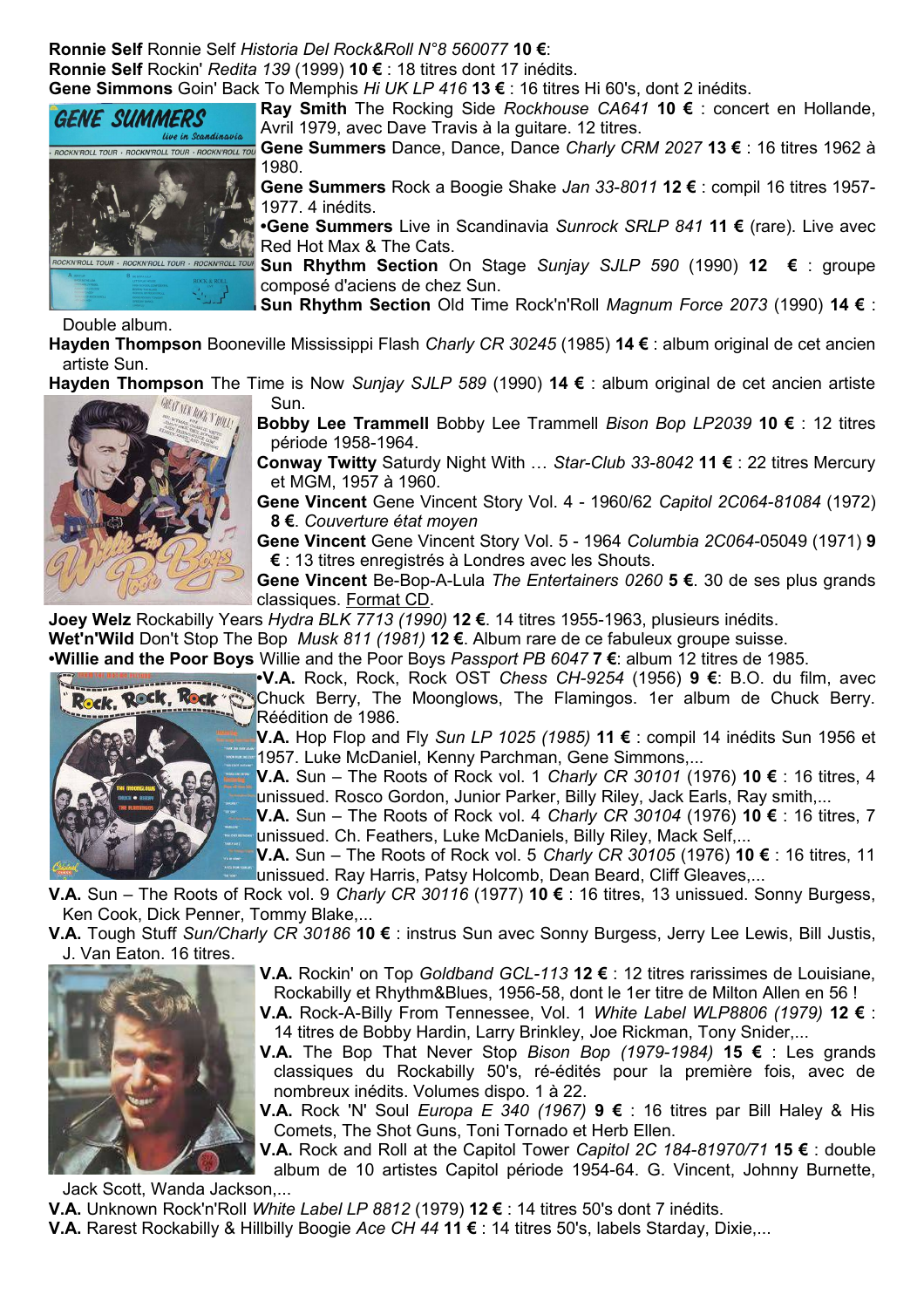- **V.A.** Country Hicks, Vol. 1 *Bark Log 1* **8 €** : 16 titres de Leon Bass, Dorse Lewis, Phil Beasley, Lefty Nix, Carl Phillips,...
- **V.A.** Rock'n'Roll Rock Original Hits Vol. 2 *Festival Double Album 258* **12 €** : 24 titres studio et live, avec Bill Haley, Charlie Rich, Jerry Lee, Little Richard, Chuck Berry,...
- **V.A.** Rockabilly *Vogue 509165* **6 €** : compil 16 fabuleux Rock'n'Roll et Rockabillies, période 1958-81, avec Johnny & The Jailbirds, Mac Curtis, Hank C. Burnette,...
- **V.A.** Original Rock'n'Roll Classics *Vogue 522016* **12 €** : 20 titres Chess, avec Dale Hawkins, Mel Robbins, Rusty York,... avec 'Look Out Mabel' de G.L.Crockett. Indispensable !
- **•V.A.** Happy Days Fonzie Favorites *Juke Box Int. TVLP-177602R* (1976) **10 €** : les musiques de la série. 22 titres. Edition USA. *Coins usés.*
- **V.A.** Best of British Rockabillies *Rockhouse CA 641* **8 €** : 14 titres période 75-79 de Cavan, Matchbox,...
- **V.A.** California Rockabilly *Rollin' Rock LP012 (1977)* **10 €** : 12 titres de 1977 de Johnny Legend, Jackie Lee Cochran, Mac Curtis, Ray Campi,...
- **V.A.** The Big Beat Show *Big Beat BBR 1000 (1981)* **9 €** : 14 Rockab' 70's et 80's de Sonny Fisher, Gene Summers, Warren Smith, Charlie Gracie,...
- **V.A.** The Pioneers of Boogie Woogie Vol. 1 *Joker SM 4081* **8 €** : compil 15 titres 1928-1943, Pinetop Smith, Cow Cow Davenport, Speckled Red, Henry Brown, Jimmy Yancey,...
- **V.A.** More Rockin' & Rollin' *Mode 707214* **1 €** : compil 12 titres 1958-1973, Bill Haley, Little Richard, Chuck Berry,... Format K7.

## AUTRES STYLES

**Môrice Benin** Chants de Solitude *Les Editions Du Petit Véhicule – B.N.M. 44 001* (1984) **5 €** : poèmes de René Guy Cadou. Grand Prix International Du Disque Académie Charles Cros.

**Jacques Brel** Le Plat Pays *Barclay 90.015* **7 €**: 12 titres, 1962. *Couverture état moyen.*

**Eric Clapton** 461 Ocean Boulevard *RSO 2394 138* **9 €**: 10 titres, 1974.

**•Eric Clapton** Money and Cigarettes *Warner 3773* **10 €** : 10 titres, 1983.

**Marcel Dadi** La Guitare à Dadi 3 *Cezame 1013* (1974) **13 €.**

**Eurythmics** Revenge *RCA PL 71050* (1986) **8 €.**

**Robert Gordon** Are You Gonna Be The One *RCA PL 13773* **8 €**. Sorti en 1981.



**Edwin Hawkins Singers** I'd Like to Teach the World to Sing *Buddah Records 940 095* **8 €**.

**Elton John** Ice On Fire *Rocket 826 213-1* (1985) **9 €** : 10 titres.

**Patricia Kaas** Mademoiselle Chante... *Polydor 837 356-1* (1988) **9 €** : album original.

**Colette Magny** Feu et Rythme *Le Chant du Monde LDX 7 4444* (1971) **8 €** : album original.

**Franck Pourcel** Western *MFP 12290 (1972)* **1 €**. 12 musiques de films. Format K7.

**Sir Malcolm Sargent** Valses de Johann Strauss *EMI CVD 2151* **7 €** : avec le

Royal Philarmonic Orchestra.

**Scorpions** Still Loving You *EMI* 1549246 (1984) : maxi 45 tours **5 €**

**Jean Segurel** Bruyères Corréziennes *CBS* (1976) **4 €** : 12 titres valses, java, bourrée,...

**The Sharks** Ruff Stuff *Crazy Love CLLP 6449* (1997) **8 €**: picture-disc 12 titres.

**The Spotnicks** Feelings *Président KVP 310* (1976) **7 €**.

**•Cat Stevens** Tea For The Tillerman *Island 9101668* **12 €**

**Marc Taynor** Western Parade *Barclay 300114* **1 €** : 17 titres de 1969 et 1974, Orange Blossom Special,

**André Thivet** Bienvenue en Auvergne *Sonopresse* (1977) **5 €** : double album.



**Véronique et Davina** Gym-Tonic *Carrère* **4 €**.

**ZZ Top** First Album *Warner 56 601* (1980) **8 €** : Ré-édition de leur 1er album enregistré en 1970.

**V.A.** Dansez-Vous le Bop? *Black&Blue 333.095* **5 €** : compil Jazz-Blues avec Milt Buckner, Eddie Vinson, Wild Bill Davis, Sammy Pice, Bill Doggett,... *Etat moyen.*

**V.A.** Country From Nashville *Score SCK 8914* **1 €** : 12 titres de Joan Baez, Doc Watson, Country Gentlemen,... Format K7.

**V.A.** Le Cadeau de la Vie *Pathé Marconi UV 7* (1981) **5 €** : compilation 16 titres, avec J. Iglesias, Tino Rossi, E. Mitchell, F. Hardy,...